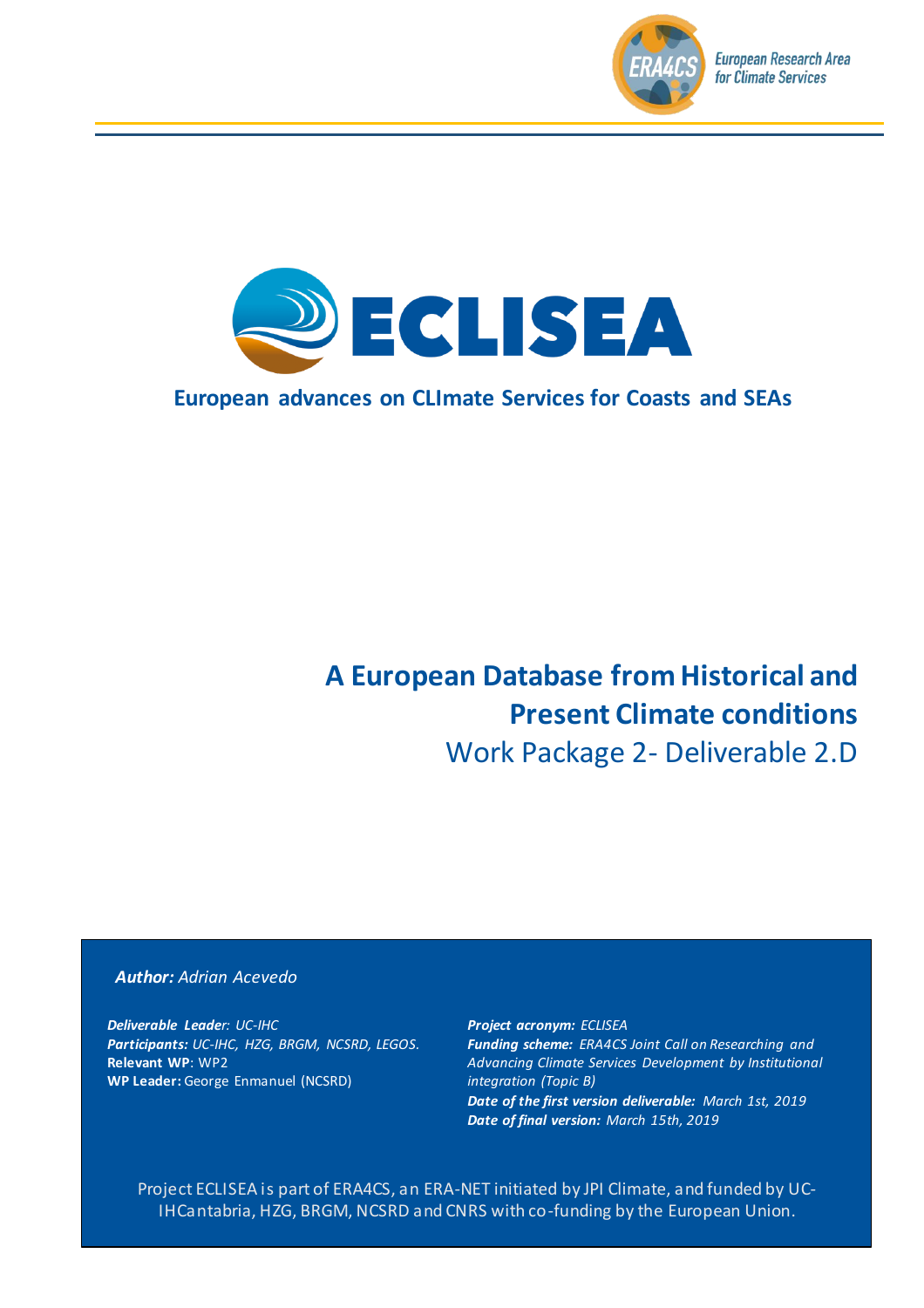

#### **TABLE OF CONTENTS**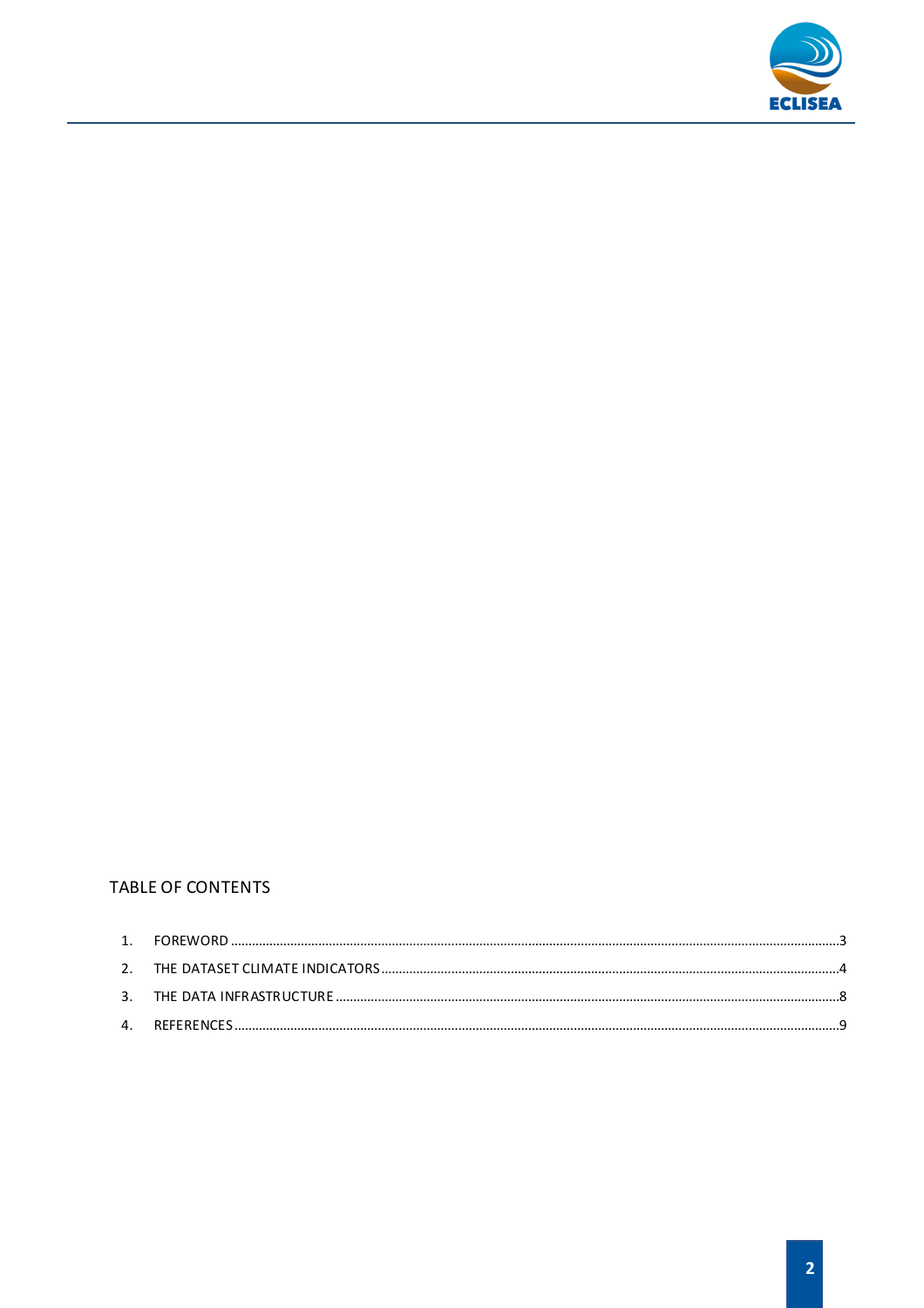

### **1. Foreword**

<span id="page-2-0"></span>ECLISEA is a project that aims to advance coastal and marine climate science and associated services through developing innovative research of sea surface dynamics. To achieve the objectives, ECLISEA is structured in 6 Work-packages (WPs) and this report is associated to the deliverable 2.D (D2.D) of the ECLISEA project and describe a European database from historical and present climate conditions.

The database is necessary to achieve the aims of the WP2 that is to de velop a n integrated research of climate factors in Sea Surface Dynamics (SSDs) over the European coasts and seas. It is carried out through the genera tion of a European climate database based on useful indicators and the analysis of climate factors that require further study to reduce uncertainties and to better characterize coastal hazards, such as the regional mean sea level rise and changes on extreme events with a low occurrence interval.

The database has been built based on the available datasets and selected climate indicators. The available datasets are managed by the partners and a re i ncluded in the deliverable 1.A of the WP1, the climate indicators have been adapted to the available datasets and are associated to the SSD. The database will be implemente d in WP5 and it have been taken account a special emphasis on the use of established standards and common nomenclature in all metadata bases and data formats.

The aim of the report is to provide information a nd details about the database developed in the deliverable D2.D. The report is structured as follows: the technical information of the dataset in Section 2 and details about the data infrastructure that hosts the dataset in Section 3.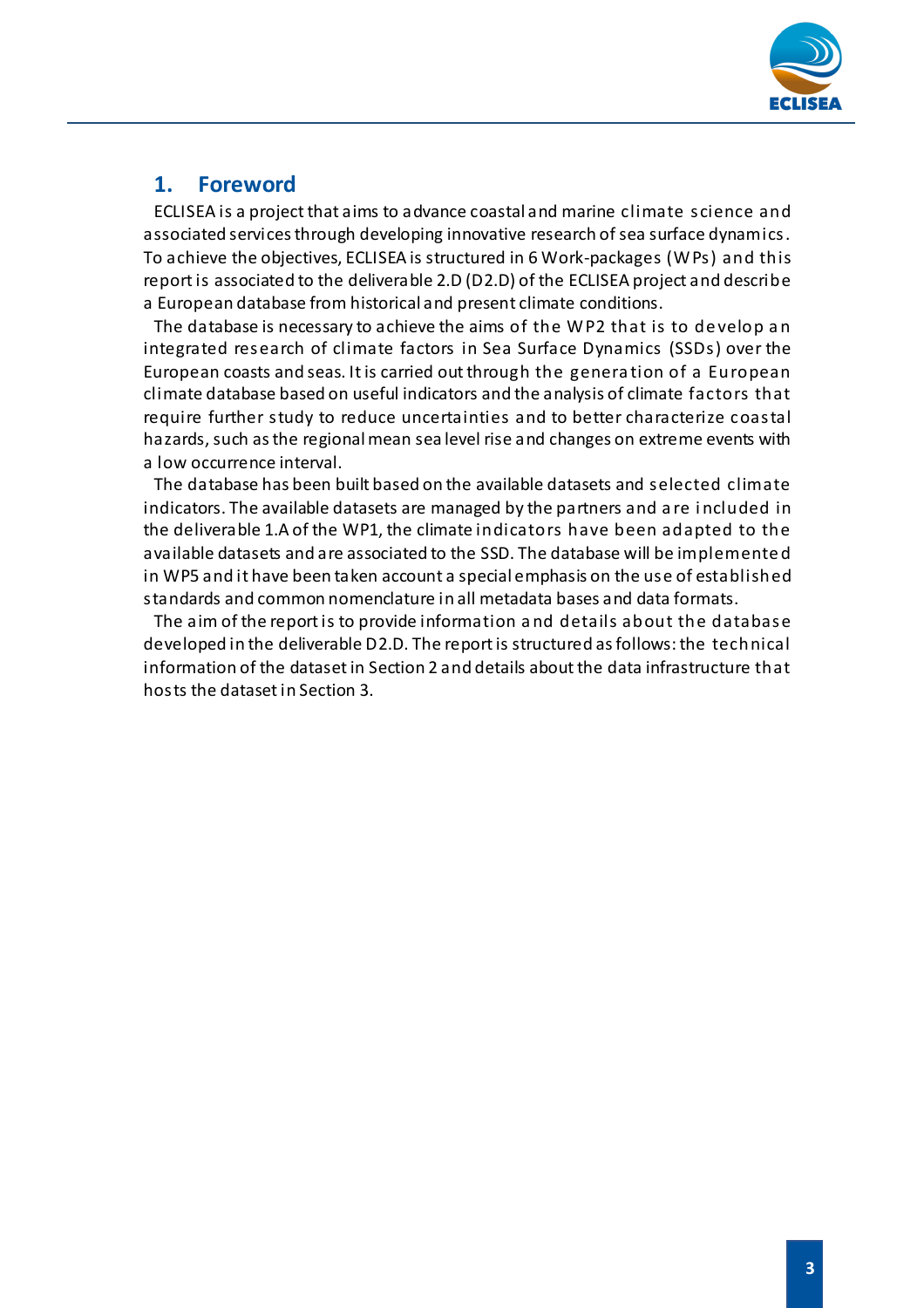

### <span id="page-3-0"></span>**2. The Dataset Climate indicators**

Different datasets associated to the SSD are available, we have selecte d t hre e groups of datasets. The first group includes datasets that provide information generated by wave hindcast about the wave parameters, the second group are datasets that provide information about the Non-Tidal Residual (NTR) a nd the third group are datasets that provide information about the historical Mean Sea Level Rise (MSLR).

The available datasets to get the climate indicators associated to the wave parameters are shown in the Table 1, each dataset have different spatial and temporal coverage. So, we have to select the climate indicators that can be applied taking account the differences between the datasets and can be used to compare the differences between the datasets.

| <b>Dataset</b>                       | <b>Domain</b>                           | Geographical coverage |                                     | Spatial                            | <b>Time</b> | <b>Time</b> |                                                                                                   |  |
|--------------------------------------|-----------------------------------------|-----------------------|-------------------------------------|------------------------------------|-------------|-------------|---------------------------------------------------------------------------------------------------|--|
| name                                 | name                                    | Latitude<br>interval  | Longitude<br>interval               | resolution                         | period      | resolution  | Variables name                                                                                    |  |
| GOW                                  | Europe                                  | [30, 72]              | $[-12, 45]$                         | $0,125°$ x $0,125°$ 1979-2017      |             | hourly      | Significant wave height (hs)<br>zero-crossing mean wave period (t02)<br>wave mean direction (dir) |  |
| coastDat                             |                                         |                       | North Sea [50.5,59.5] [-4.75,13.25] | $0.05^{\circ}$ x $0.075^{\circ}$   | 1949-2014   | hourly      | Significant wave height (hs),<br>zero-crossing mean wave period (t02)                             |  |
|                                      | <b>Baltic Sea</b>                       | [53.5, 66]            | [9,31.5]                            | $0.05^{\circ} \times 0.1^{\circ}$  | 1958-2002   | hourly      | energy mean wave period (t0m1)<br>wave meandirection (dir)                                        |  |
| Bobwa-h                              | English<br>channel,<br>Bay of<br>Biscay | [43, 52]              | $[-11,4]$                           | 0,1°x0,1°                          | 1958-2002   | $6-h$       | Significant wave height (hs)<br>energy mean wave period (t0m1)<br>wave mean direction (dir)       |  |
| <b>NCSRDdb</b><br>Wave<br>Parameters | Europe                                  | [29, 47]              | $[-6, 42]$                          | $0.05^{\circ} \times 0.05^{\circ}$ | 1980-2009   | $6-h$       | Significant wave height (hs)<br>energy mean wave period (t0m1)<br>wave mean direction (dir)       |  |

#### *TABLE 1. AVAILABLE WAVE HINDCAST DATASETS.*

The second group includes datasets that provide information about the sea l evel associated to the Non-Tidal Residual, the Table 2 show the datasets available to ge t the Climate Indicators that are GOS and CoastDat.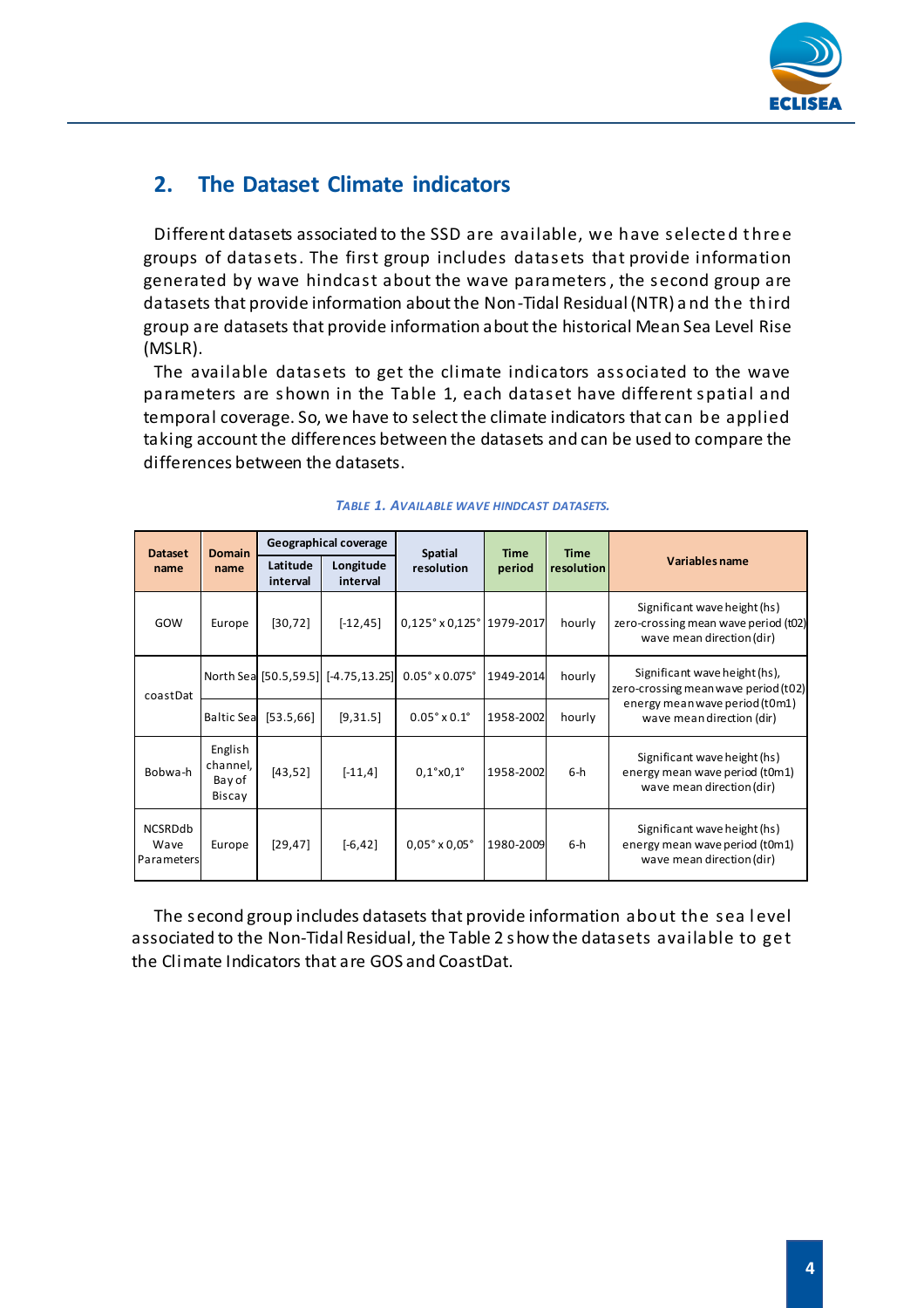

| <b>Dataset</b> | <b>Domain</b><br>name        | Geographical coverage |                       | <b>Spatial</b>            | <b>Time</b> |                                     |              | <b>Variables</b>      |
|----------------|------------------------------|-----------------------|-----------------------|---------------------------|-------------|-------------------------------------|--------------|-----------------------|
| name           |                              | Latitude<br>interval  | Longitude<br>interval | resolution                | period      | <b>Forcings</b>                     | <b>Model</b> | name                  |
| GOS            | Europe                       | [25, 73]              | $[-31, 45]$           | 0,064x<br>0,114<br>degree | 1979-2014   | CFS, TPX                            | <b>ROMS</b>  | Non-Tidal<br>Residual |
| CoastDat       | North Sea<br>& Baltic<br>Sea | [39.92,64.7]          | $[-19.9, 22.82]$      | 12,8 km                   | 1958-2015   | coastDat-<br>2 COSMO-<br><b>CLM</b> | TRIM-NP      | Non-Tidal<br>Residual |

#### *TABLE 2. AVAILABLE NON-TIDAL RESIDUAL DATASETS.*

Finally, the third group provides information about the historical MSLR that cove rs the European coastal areas, the Table 3 show the datasets that provide i nformation about the MSLR.

|                                           | <b>Variables</b><br>name | <b>Geographical coverage</b> |                       |                              |                    |                           |
|-------------------------------------------|--------------------------|------------------------------|-----------------------|------------------------------|--------------------|---------------------------|
| Dataset name                              |                          | Latitude<br>interval         | Longitude<br>interval | <b>Spatial</b><br>resolution | <b>Time period</b> | <b>Time</b><br>resolution |
| LEGOS sealevel<br>reconstruction          | sealevel                 | [-50,70]                     | [-180,180]            | $1 \times 1$<br>degree       | 1960-2012          | monthly                   |
| CSIRO sea level<br>reconstruction         | sealevel                 | $[-65, 65]$                  | [-180,180]            | $1 \times 1$<br>degree       | 1950-2010          | monthly                   |
| Mediterranean sea level<br>reconstruction | sealevel                 | [30, 47.5]                   | $[-7.5, 37.5]$        | 0.125 x<br>0.125<br>degree   | 1950-2008          | monthly                   |

#### *TABLE 3: AVAILABLE HISTORICAL MSLR DATASETS.*

The spatial coverage over Europe of the first and second group of datasets is shown in the Figure 1. The GOW and GOS datasets cover all the European coast, the other datasets cover different areas with different spatial resolution.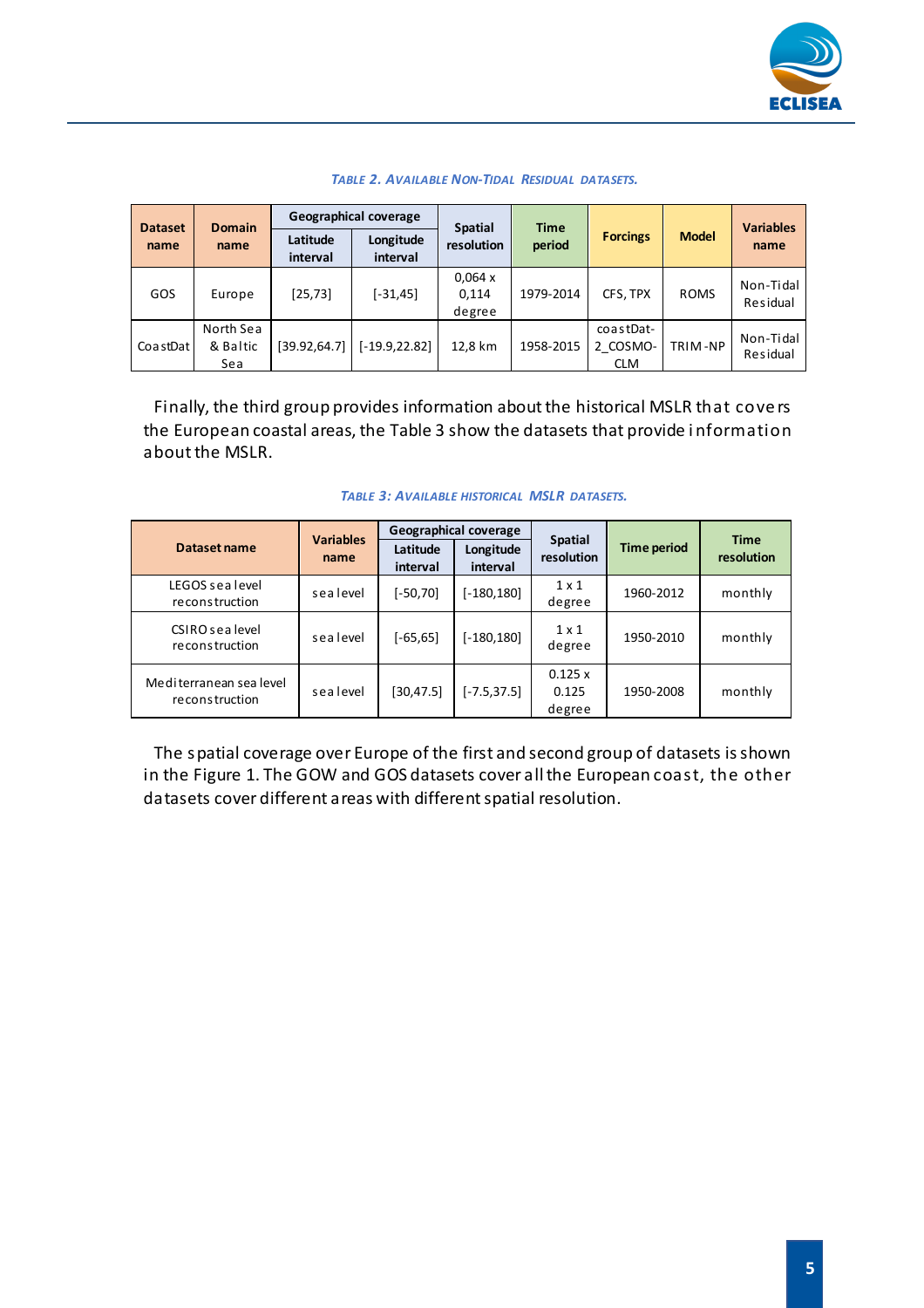



*FIGURE 1. SPATIAL COVERAGE OF THE WAVE HINDCAST DATASETS (A) AND THE NTR DATASETS (B).*

The spatial coverage of the historical mean sea level rise (MSLR) datasets is differe nt. The LEGOS sea level reconstruction covers all the European coast except the Mediterranean Sea and Baltic Sea. So, additional datasets have been included, the CSI RO sea level reconstruction that covers a section of the Baltic Sea and the Mediterranean sea level reconstruction that covers the Mediterranean Sea.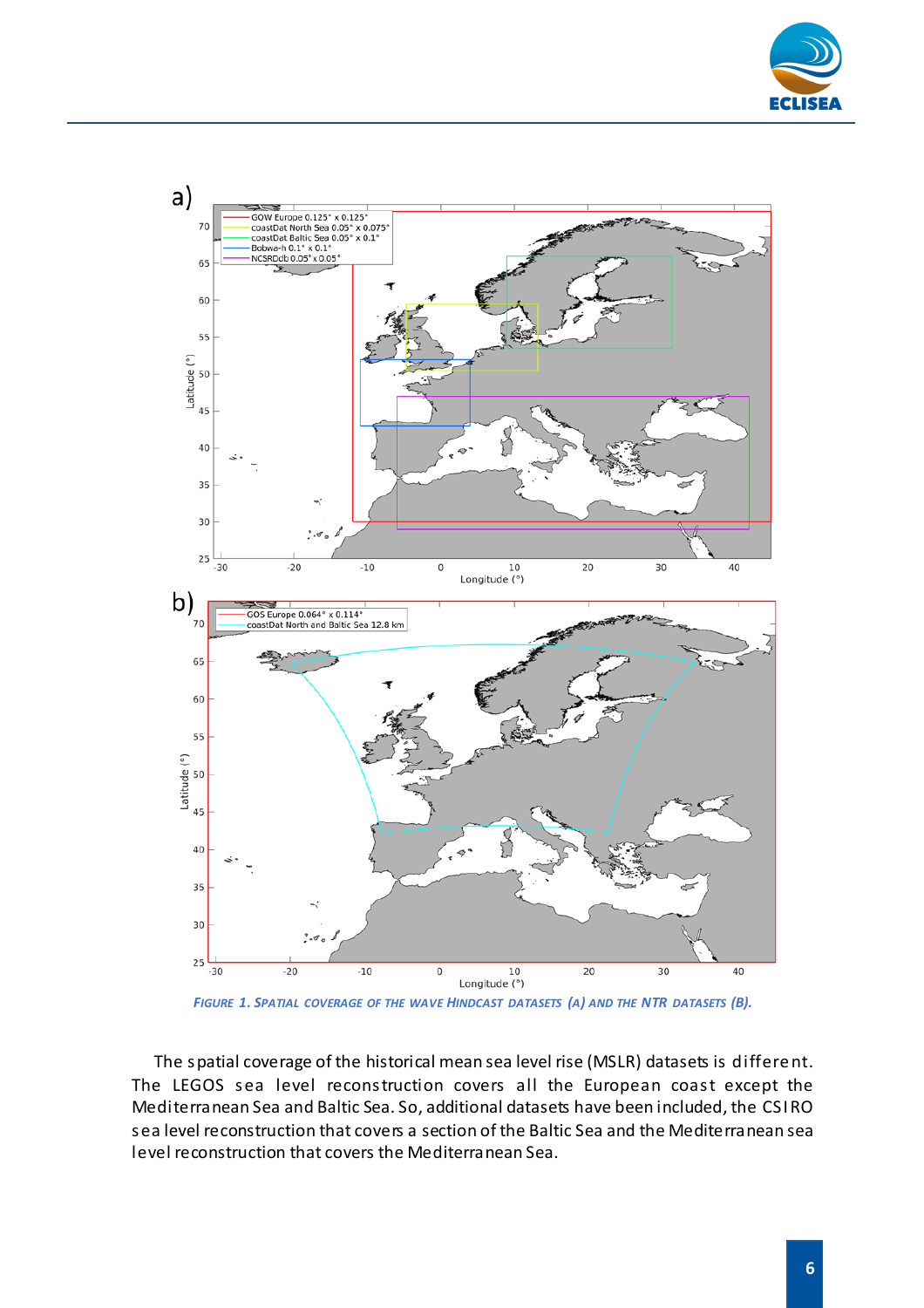

The climate indicators are calculated with the selecte d datasets and are useful to characterise the historical climate variation of the waves and sea level associated to the NTR over Europe. The selected climate indicators are the annual and monthly mean and standard deviation of each variable and the 10 annual maximum values per ye ar of the significant wave height and NTR saving the date and the values of the other parameters.

The Table 4 shows a summary of the selected climate indicators and variables that are calculated for each available month and year. These indicators applied to the a vailable datasets cover all the European coast.

| <b>Climate Indicator</b>                             | <b>Variable</b>              | <b>BBDD, mesh and time period</b>                                                           |  |  |
|------------------------------------------------------|------------------------------|---------------------------------------------------------------------------------------------|--|--|
| Annual mean value                                    |                              | GOW Europe (1979-2017)<br>CoastDat North Sea (1949-2014)<br>CoastDat Baltic Sea (1958-2002) |  |  |
| Annual standard deviation                            | Significant wave height (Hs) |                                                                                             |  |  |
| Monthly mean value                                   |                              |                                                                                             |  |  |
| Monthly standard deviation                           |                              |                                                                                             |  |  |
| Monthly mean value                                   |                              |                                                                                             |  |  |
| Monthly standard deviation                           | Mean wave period             |                                                                                             |  |  |
| Annual mean value                                    | (T02, T0m1)                  |                                                                                             |  |  |
| Annual standard deviation                            |                              |                                                                                             |  |  |
| Annual mean value                                    |                              | Bobwa-h English channel, Bay of                                                             |  |  |
| Annual standard deviation                            |                              | Biscay (1958-2002)<br>NCSRDdb Europe (1980-2009)                                            |  |  |
| Monthly mean value                                   | Mean wave direction (Dir)    |                                                                                             |  |  |
| Monthly standard deviation                           |                              |                                                                                             |  |  |
| The 10 annual maximum values per year                | Significant wave height (Hs) |                                                                                             |  |  |
| Values asociated with the 10 maximum values          | Mean wave period             |                                                                                             |  |  |
| of Hs<br>Values asociated with the 10 maximum values | (T02, T0m1)                  |                                                                                             |  |  |
| of Hs                                                | Mean wave direction (Dir)    |                                                                                             |  |  |
| Annual mean value                                    |                              | GOS Europe (1979-2015)                                                                      |  |  |
| Annual standard deviation                            |                              |                                                                                             |  |  |
| Monthly mean value                                   | Non Tidal Residual (NTR)     | CoastDat Baltic & North Sea (1958-                                                          |  |  |
| Monthly standard deviation                           |                              | 2015)                                                                                       |  |  |
| The 10 annual maximum values per year                |                              |                                                                                             |  |  |
|                                                      |                              | LEGOS sealevel reconstruction                                                               |  |  |
|                                                      |                              | $(1960 - 2012)$<br>CSIRO sea level reconstruction<br>$(1950 - 2010)$                        |  |  |
| Historical meansealevel rise                         | Mean Sea Level (MSL)         |                                                                                             |  |  |
|                                                      |                              | Mediterranean sea level                                                                     |  |  |
|                                                      |                              | re construction<br>$(1950 - 2008)$                                                          |  |  |
|                                                      |                              |                                                                                             |  |  |

#### *TABLE 4. SUMMARY OF THE CLIMATE INDICATORS BY VARIABLE AND DATASET.*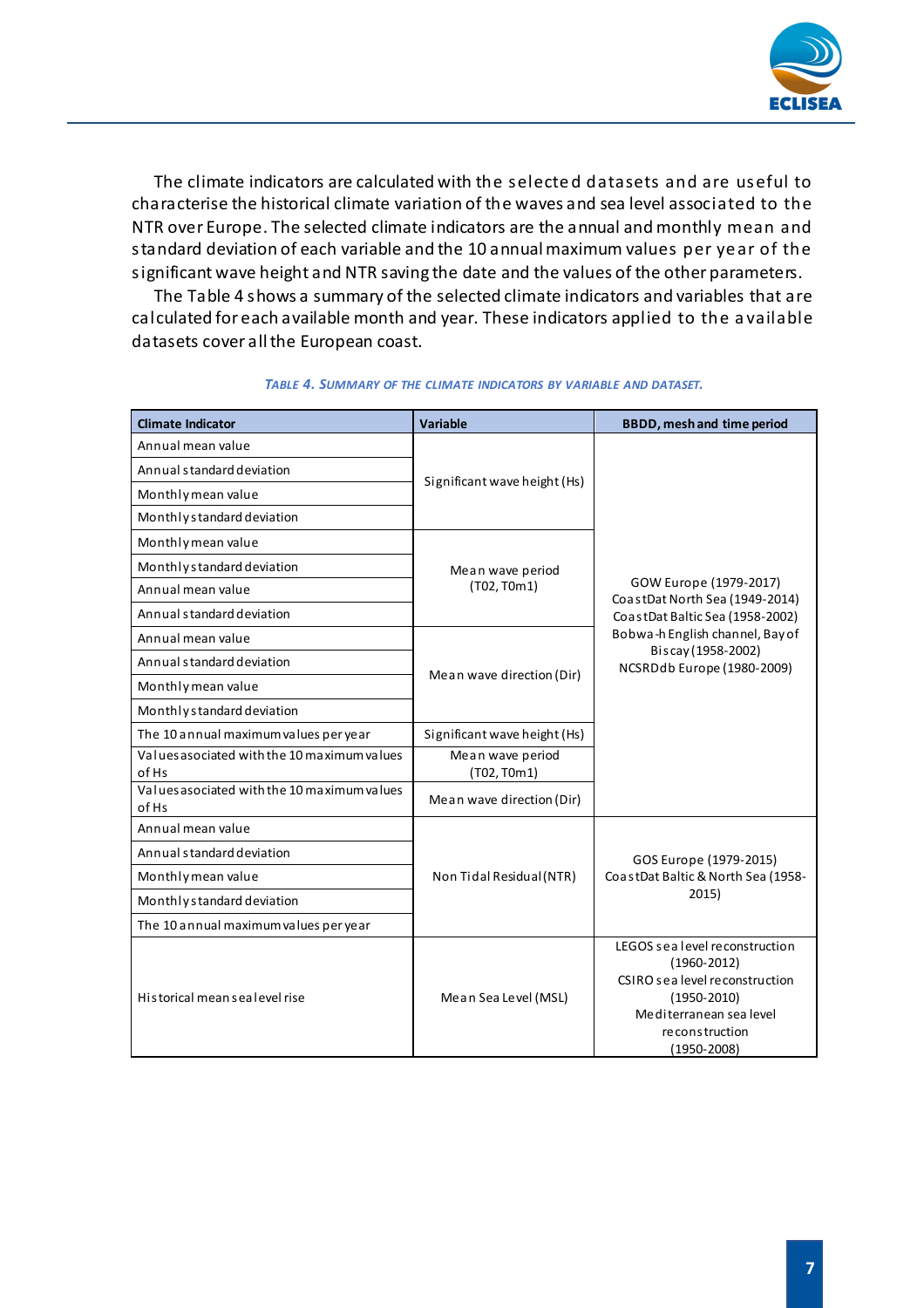

### <span id="page-7-0"></span>**3. The Data infrastructure**

The climate indicators results are saved in files, the files have the format NetCD F (Network Common Data Form). NetCDF is a set of interfaces for array-oriented data access and a freely distributed collection of data access libraries for C, Fortra n, C++, Java, and other languages. The NetCDF libraries support a ma chine-independent format for representing scientific data. Together, the interfaces, libraries, and format support the creation, access, and sharing of scientific data (Rew et al 1990). For more information about the NetCDF see the next lin[k https://doi.org/10.5065/D6H70CW6](https://doi.org/10.5065/D6H70CW6).

The NetCDF convention used to provide the files and name the variables and attributes is the CF convention 1.7 with the CF Standard Name Table Ve rsion 63, 05 February 2019.

The NetCDF format enable to read the files from a specific web server that provides metadata and data access using a va riety of re mote data access protocols. The specific web server is a THREDDS (Thematic Real-time Environmental Distributed Data Services) data server. The THREDDS Data Server (TDS) goal is to provide students, educators and researchers with coherent access to a large collection of real-time and archived datasets from a variety of environmental data sources at a number of distributed server sites. So, the TDS is the suitable web server to provi de the information about the results of the climate indicators to the students, educators and researchers.

TDS provide a wide number of access protocols and viewers, the protocols a re the next:

- OPENDAP
- HTTPServer
- WMS
- WCS
- NetcdfSubset

The viewers that provide are the next:

- Godiva2 (browser-based)
- NetCDF-Java ToolsUI (webstart)
- Integrated Data Viewer (IDV) (webstart)

For more information about the THREDDS Data Server see the next link <https://doi.org/10.5065/D6N014KG>.